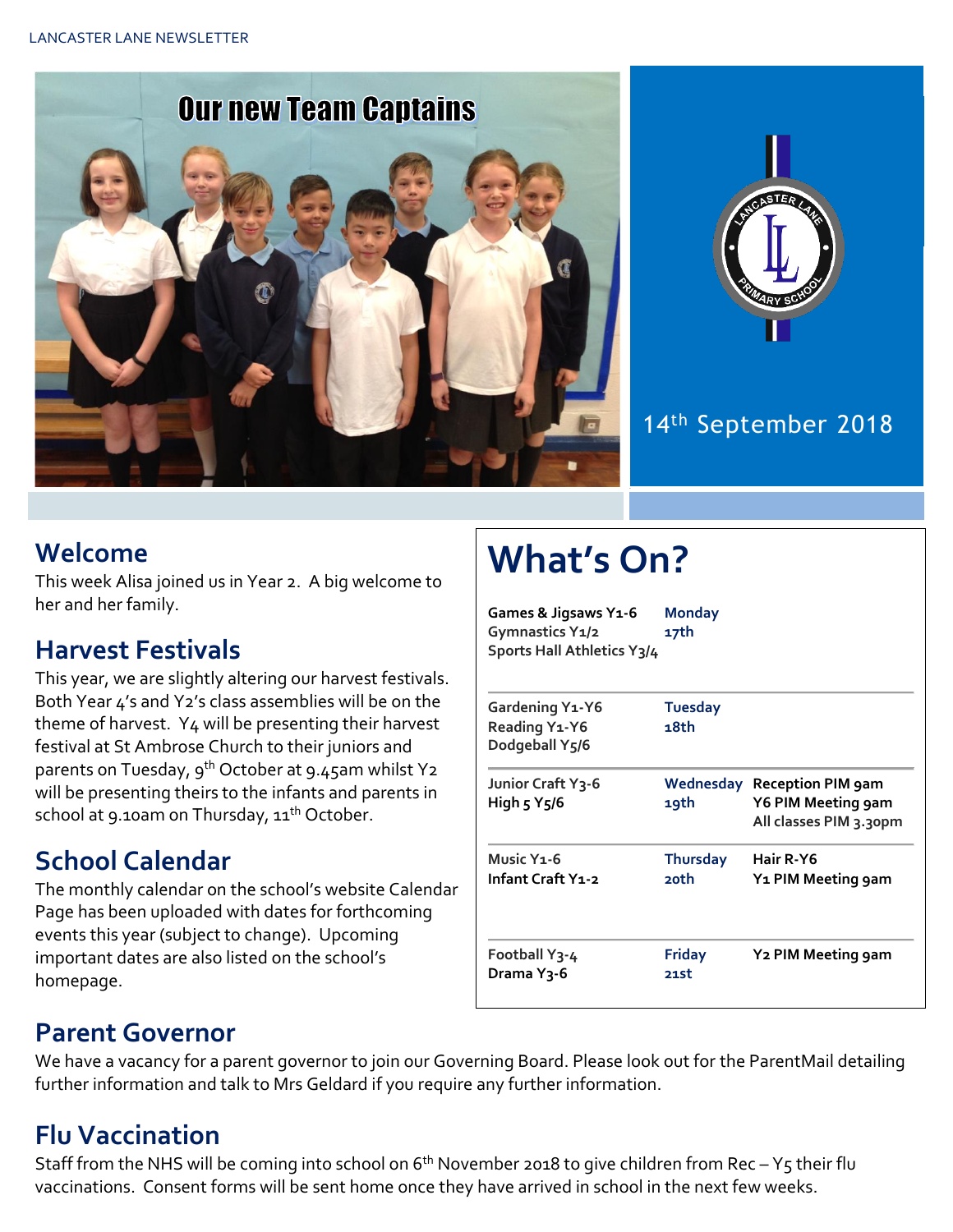#### **Parent Information Meetings**

As detailed in the End of Year Reports sent out last term, the dates for the Parent Information Meetings are as follows: *Wednesday, 19th September - Reception PIM Meeting @ 9.00am Wednesday, 19th September Y6 PIM Meeting @ 9.00am Wednesday, 19th September - All classes PIM Meeting @ 3.30pm Thursday, 20th September - Y1 PIM Meeting @ 9.00am Friday, 21st September - Y2 PIM Meeting @ 9.00am Monday, 24th September - Y4 PIM Meeting @ 9.00am Tuesday, 25th September - Y5 PIM Meeting @ 9.00am Wednesday, 26th September - Y3 PIM Meeting @ 9.00am* Please note: you don't have to attend both meetings.

# **After School Clubs**

After school and lunch time clubs begin next week. I am sure you will join me in thanking the staff who give up their time freely and willingly to run the clubs for our children.

### **Outside Achievements**

Mr Wood painfully jogged around Great North Run last Sunday. He and his brothers are raising money for the Manchester Children's Hospital. If you do feel like sponsoring, that'd be very gratefully received and can be done via Mr Wood or this just giving page [https://www.justgiving.com/fundraising/peterheskine](https://www.justgiving.com/fundraising/peterheskine-benwood-carlgibbons-simonlewispierpoint)[benwood-carlgibbons-simonlewispierpoint](https://www.justgiving.com/fundraising/peterheskine-benwood-carlgibbons-simonlewispierpoint) Alaya in Y1 completed a fun run and earned a medal, Lucy in Y<sub>1</sub> completed her Stage 3 in swimming, Caitlyn in Y6 came 1st at a local horse show, Paige in Y6 received a trophy for

trying her hardest at kick-boxing, Sienna in Y1 scored the most goals at her football club and Daniel in Y1 ran a Race for Life. Well done to all of you.

# **Parking Outside School**

We have received complaints (and photos) again this week of cars blocking our neighbours' drive ways. The advice given to school is for neighbours to report their concerns to the police. Please be courteous to our neighbours when parking your car when dropping off or collecting your child from school.

# **Special Week**

Every year in the week preceding the May half term holiday, school holds a *Special Week.* This year, the theme is music. We are planning on holding a festival-type event on Friday,  $24<sup>th</sup>$  May in the morning. If you or any one you know would like to perform as part of 'the set' please let Mrs Geldard know.



Y<sub>3</sub> building their own Stone Henge



Mr Wood @ The Great North Run



Y<sub>1</sub> preparing to go to the moon.